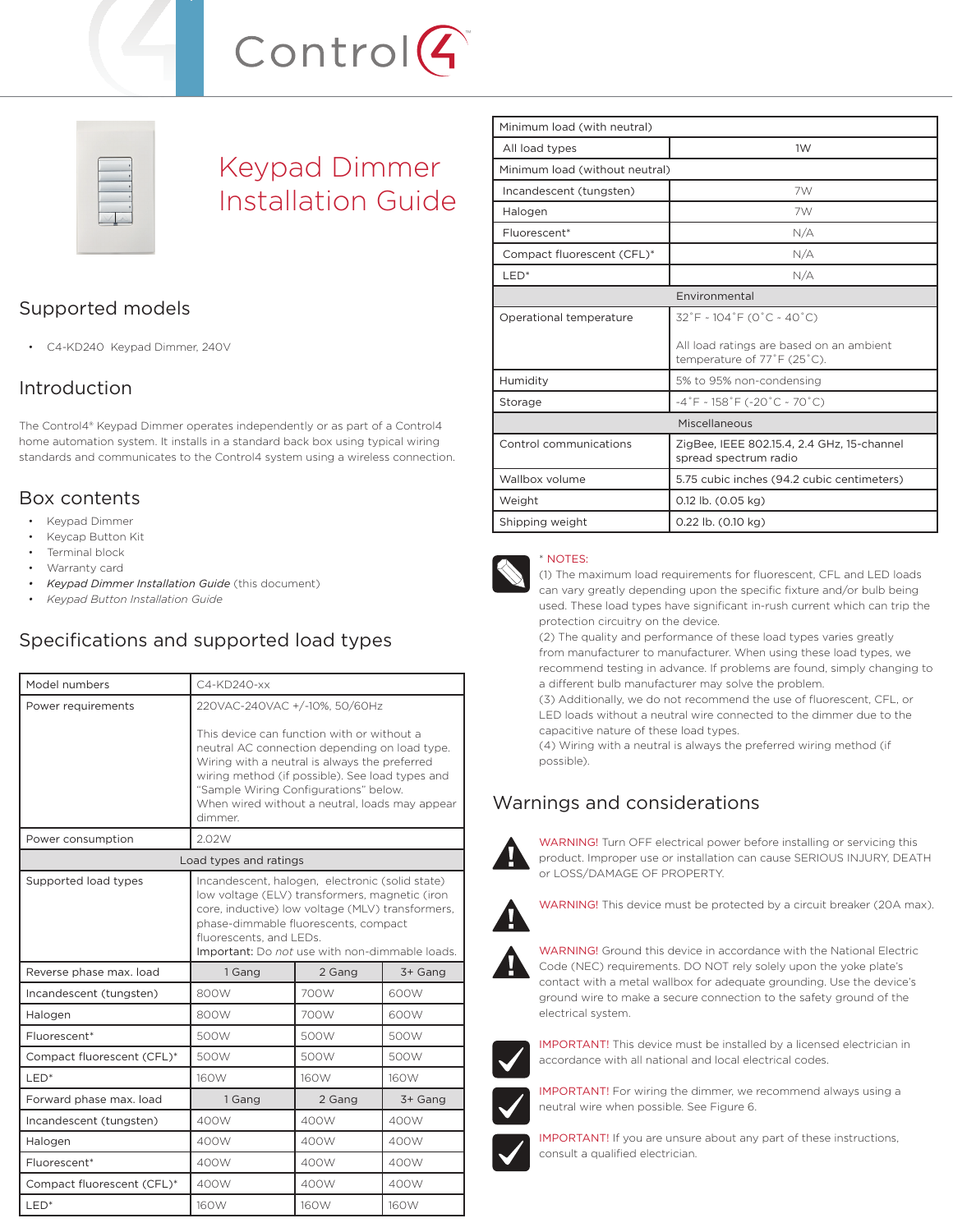

IMPORTANT! Use this device only with copper or copper-clad wire. Do not use aluminum wiring. This product has not been approved for use with aluminum wiring.



IMPORTANT! To reduce the risk of overheating and possible damage to other equipment, do not install to control a receptacle or a motor operated appliance.

IMPORTANT! This product generates heat during normal operation.



IMPORTANT! Using this product in a manner other than outlined in this document voids your warranty. Further, Control4 is NOT liable for any damage incurred with the misuse of this product. See "Troubleshooting."



IMPORTANT! Do NOT use a power screwdriver to install this device. If you do, you may overtighten the screws and strip them. Also, overtightening the screws may interfere with proper button operation.



IMPORTANT! This is an electronic device with intricate components. Handle and install with care!

IMPORTANT! Control4 does not guarantee the performance of any bulb or lamp/fixture in your environment. CUSTOMER ASSUMES ALL RISKS, INCLUDING ANY DAMAGE TO CONTROL4 PRODUCTS, ASSOCIATED WITH (i) THE TYPE, LOAD RATING AND QUAILITY OF THE BULB AND LAMP/FIXTURE, OR (ii) ANY USE OR INSTALLATION NOT IN ACCORDANCE WITH THE DOCUMENTATION FURNISHED BY CONTROL4, EITHER WITH THE CONTROL4 PRODUCT OR AT WWW. CONTROL4.COM.



IMPORTANT! When used in conjunction with an Auxiliary Keypad (C4-KA-xx), the wire connecting the Auxiliary Keypad to the dimmer must not exceed 100 feet (30 m) at 240VAC.

### Installation instructions

- Ensure that the location and intended use meet the following criteria:
	- Do not exceed the load capacity requirements of the dimmer. In multigang installations, a reduction of the dimmers' capacity is required to allow the dimmers to be installed side-by-side. Refer to the load ratings in the specifications above for details.
	- Install in accordance with all national and local electrical codes.
	- The range and performance of the wireless control system is highly dependent on the following: (1) distance between devices; (2) layout of the home; (3) walls separating devices; and (4) electrical equipment located near devices.
- If installing in a multi-gang scenario, use pliers to remove the inner-side breakaway tabs. Bend each tab forward first, and then back and forth until it breaks off. Remove the inner-side tabs ONLY on any device side that will be adjacent to another device. DO NOT remove tabs on any side that will become the outer side of a group of devices. Handle the device with care after removing the tabs, as the broken edge can be sharp.
- 3 Turn off the mains electrical power at the consumer unit. To ensure the wires do NOT have power running to them, use an inductive voltage detector.



NOTE: The back box wiring shown in this document is an example. Your wire colors and functions may differ. If you are not sure which wires are the Line In/Hot, Neutral, Load, Traveler, and Earth Ground wires, have a trained electrician perform the installation.

Prepare each wire. Wire insulation should be stripped back 7mm from the wire end (see Figure 1).

#### Figure 1. Strip Wire Insulation



5 Identify your wiring application, and then see the appropriate wiring diagram in the "Sample Wiring Configurations" section below.



IMPORTANT! Not grounding this product, as described in the "Warnings and Considerations" section, may result in an installation less immune to damage caused by electrical disturbances, such as ESD or lightning, and may void the warranty.

Identify and connect the dimmer wires to the back box wires using the terminal block.



IMPORTANT! The yellow wire is not a traditional traveler. It cannot directly power a lighting load. It must be used only to connect to a Control4 Auxiliary Keypad. See "Sample Wiring Configurations."



TIP: If you are using a Control4 push-on (screwless) faceplate in a multigang installation, attach the black faceplate subplate to all of the devices that will be installed into the back box prior to attaching the devices to the back box. This will help ensure that all the devices are properly aligned and on the same plane after installation.

- Fit the wires back into the back box. Bend the wires in a zigzag pattern so that they easily fold into the back box.
- 8 Align the dimmer to the back box (the load rating label should be at the bottom) and fasten it with screws. Tighten the screws until the back side of the yoke plate is even with the wall surface, but no further. Overtightening can warp the dimmer and cause mechanical malfunction.
- 9 Install the Control4 Faceplate following the instructions in the *Faceplate Installation Guide* or attach a standard Decora-style faceplate*.*
- 10 Attach the buttons, actuator bar, and sensor bar as described in the *Keypad Button Installation Guide*.



11 Turn ON mains power at the consumer unit.

# Operation and configuration

On initial power up, all status LEDs on the dimmer will illuminate green indicating that the device has power. To set up this dimmer for use with a Control4 system, refer to the *Composer Pro User Guide*.

To operate this dimmer as a stand-alone device prior to configuration in Composer Pro:

- If the light is off, click any button to turn the light on.
- If the light is on, click any button to turn the light off.
- Press and hold any button to ramp the light up/down. Release the button at the desired light level.
- If the split up/down buttons have been installed in the bottom button slot, the up and down arrows will ramp and fade the light respectively.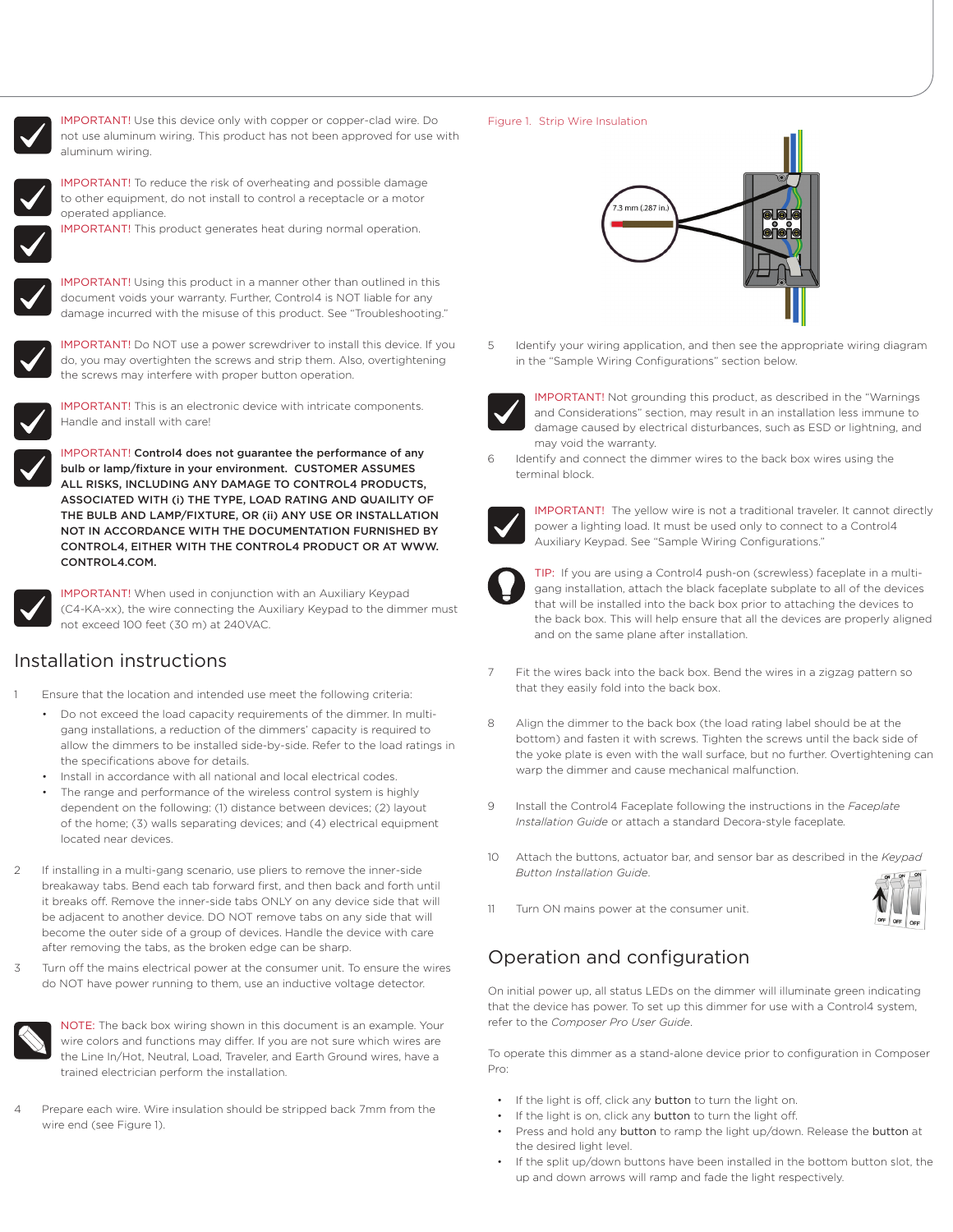

#### Button tap sequences

| Function             | Button tap sequence<br>(either top button only, or top-bottom-top) |
|----------------------|--------------------------------------------------------------------|
| Identify             | 4                                                                  |
| ZigBee channel       |                                                                    |
| Reboot               | 15                                                                 |
| Factory reset        | $9 - 4 - 9$                                                        |
| Leave mesh and reset | $13 - 4 - 13$                                                      |

### Troubleshooting

If the light does not turn on:

- Ensure that at least one (1) LED on the face of the dimmer is lit.
- Ensure that the light bulb is not burned out and is screwed in tightly.
- Ensure that the circuit breaker is not turned OFF or tripped.
- Check for proper wiring (see "Sample Wiring Configurations").
- For help on the installation or operation of this product, email or call the Control4 Technical Support Center. Please provide your exact model number. Contact support@control4.com or see the web site www.control4.com.

# Care and cleaning

- Do NOT paint the dimmer or its wall plate.
- Do NOT use any chemical cleaners to clean the dimmer.
- Clean surface of the dimmer with a soft damp cloth as needed.

# Regulatory/Safety information

To review Regulatory information for your particular Control4 products, see the information located on the Control4 website at: http://www.control4.com/ regulatory/.

# Patent information

Applicable patents are available at http://www.control4.com/legal/patents.

# Warranty

For complete warranty information, including details on consumer legal rights as well as warranty exclusions, review the Warranty card or visit www.control4.com/ warranty.

# About this document

Part Number: 200-00353 Rev E, 3/12/2014 MS

# Sample wiring configurations

Figure 2. Single device location, with neutral connection (recommended)







Figure 4. Multiple device location using Auxiliary Keypad, with neutral connection (recommended)